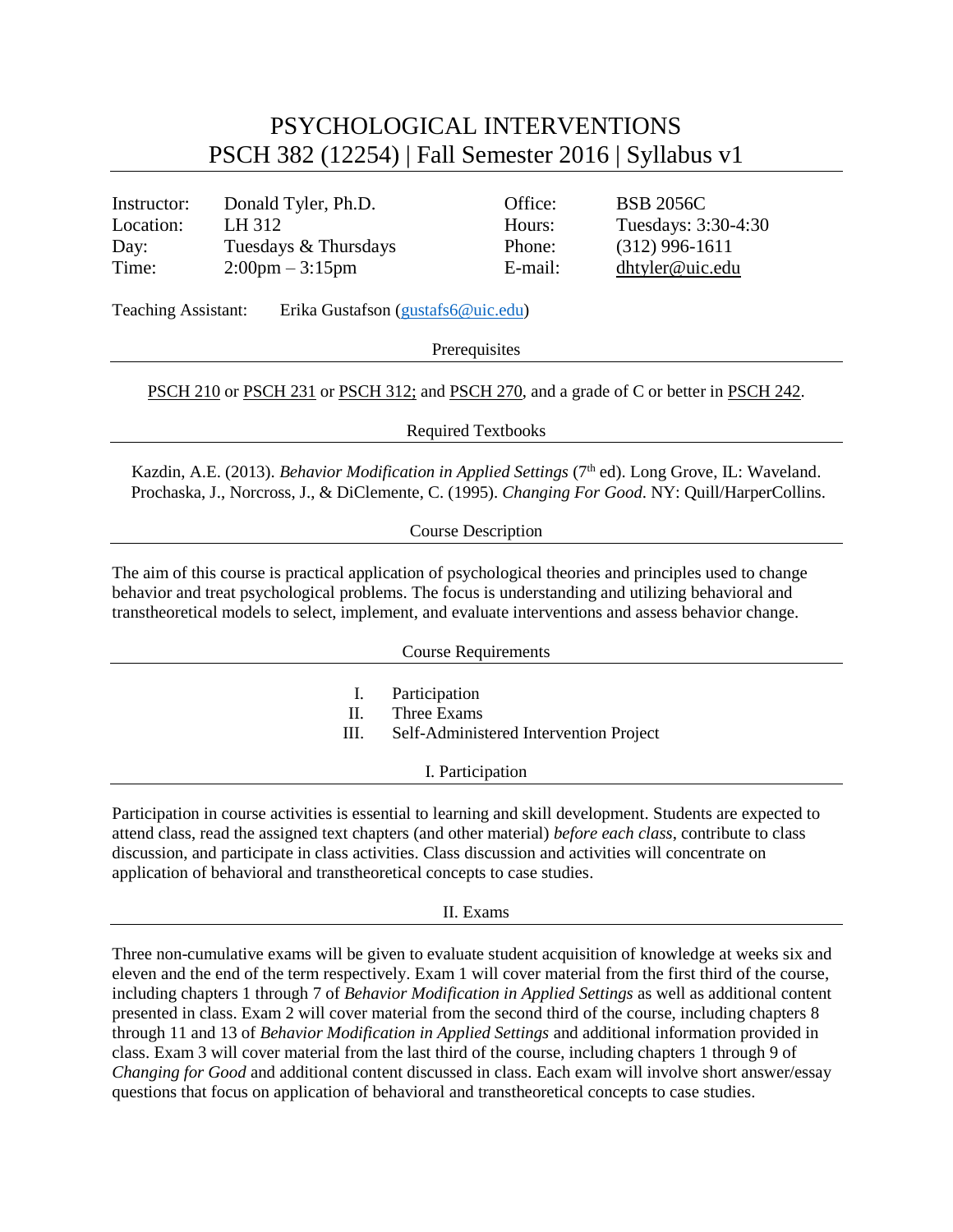Be advised, students will only be excused from an exam in the event of personal illness that requires immediate medical attention, in instances of death/serious illness of a close family member, or for other valid events (i.e. religious holy days, participation in NCAA team events) that occur at the time of the scheduled exam. *The instructor should be notified in advance or as soon as possible and appropriate documentation must be provided in all circumstances*. In such cases, students will need to take a make-up exam. (Make-up exams may be more challenging.) Missing an exam without a valid, documented excuse, or failure to provide appropriate documentation in a timely manner, may result in a grade of zero for the exam(s).

## III. Self-Administered Intervention Project

The Self-Administered Intervention Project focuses on designing, conducting, and writing a report about an intervention aimed at changing a behavior of your own. Details about the project will be provided in a separate document. The project components, including Target Behavior, Design of Intervention, Coaching Assignment, Baseline Measurement, and Intervention Paper, are due by weeks three, five, seven, nine, and twelve respectively.

|                           |            |      | Grading |          |              |
|---------------------------|------------|------|---------|----------|--------------|
|                           |            | 50   |         |          | $90 - 100\%$ |
| Participation<br>Exam 1   | $=$<br>$=$ | 70   |         | A:<br>B: | $80 - 89%$   |
| Exam 2                    | $=$        | 70   |         | C:       | $70 - 79%$   |
| Exam 3                    | $=$        | 40   |         | D:       | $60 - 69%$   |
| $Self-Interior Project =$ |            | 100  |         | F:       | $0 - 59\%$   |
| <b>TOTAL POINTS</b>       | $=$        | 330* |         |          |              |

\*Points may be adjusted if one or more assignments are revised.

### Classroom Expectations and Course Policies

- 1. Entering & Leaving Class: Make every effort to be on time for class. If you do arrive late, please enter in a way which minimally disrupts the classroom environment (such as sitting in back). Students are expected to remain in class until dismissed. Early departure may be acceptable for legitimate reasons that are discussed with the instructor in advance.
- 2. Electronic Devices: Students are expected to devote their full attention to class activities. Cell phones and other communication or electronic devices should be turned off or set to silent mode and should not be used in class. Completion of work for other courses or involvement in social media during class time is strictly prohibited. Accordingly—with the exception of note-taking—use of laptops, netbooks, or tablets during class time is prohibited. Exceptions to this rule may be made for compelling educational reasons and must be approved in advance by the instructor.
- 3. Open-Mindedness and Respect: Come to class with an open mind and be willing to listen to alternative viewpoints and perspectives. Students are asked to respect diverse points of view and understand that each person's background and life experiences have shaped who they are today. Religious, moral, or political perspectives are welcome when appropriate, but speech which demeans or oppresses other individuals, or actions that disrupt the classroom will not be tolerated. Students who violate this policy may be asked to leave the classroom and the instructor will contact the appropriate officials in accord with university policy.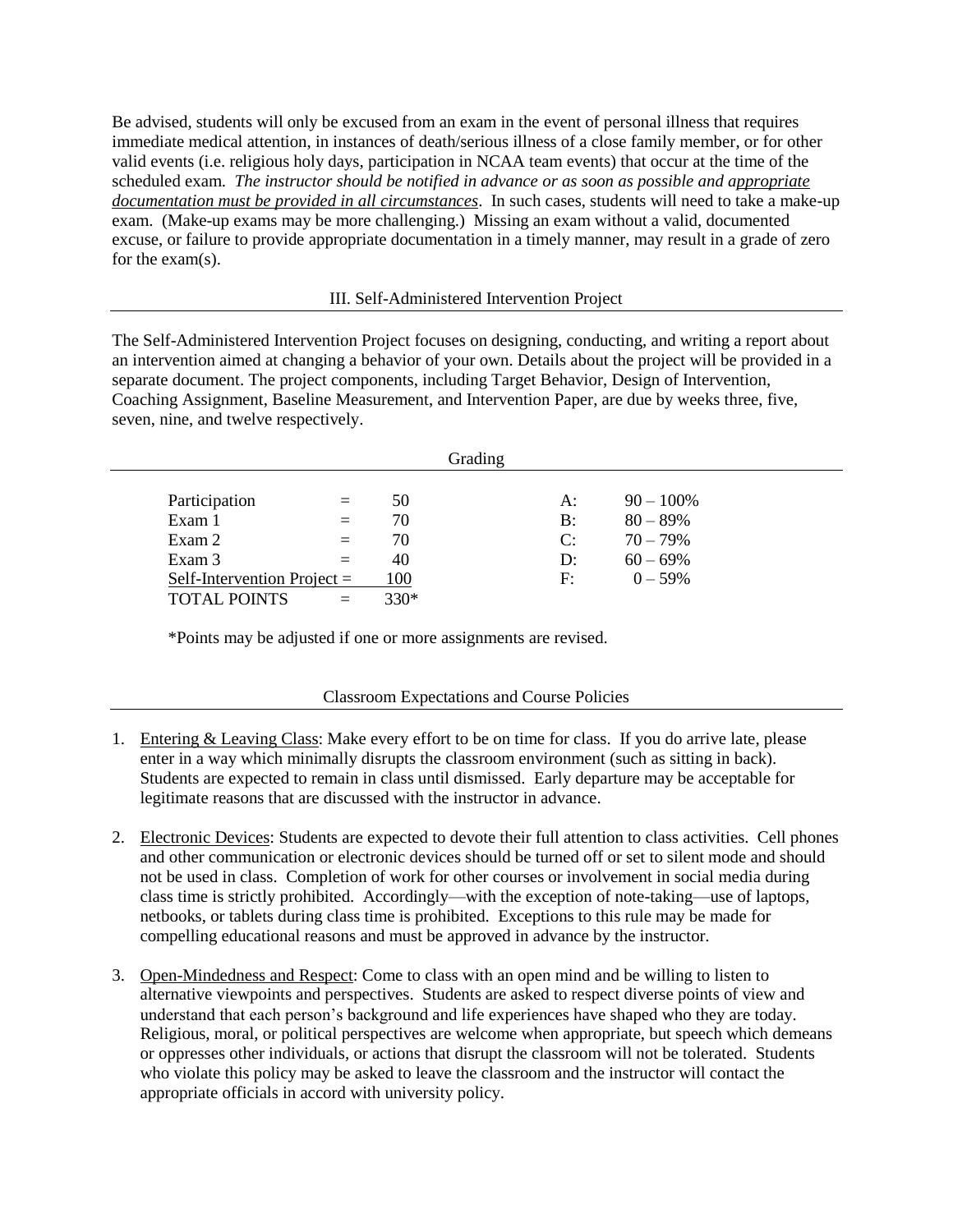- 4. Clinical & Counseling Resources: It is not unusual for topics covered in psychology courses to elicit unexpected issues for students. If you feel you, or someone you know, needs counseling, please contact the Counseling Center at (312) 996-3490. All services are free and completely confidential. In addition, the Office of Applied Psychological Services (OAPS) is an on-campus clinic that offers mental health services based on a sliding scale. Call (312) 996-2540 to make an appointment. UIC also offers an InTouch Crisis Hotline that is available every evening from 6:00pm to 10:30pm. The number to call is (312) 996-5535.
- 5. Students with Disabilities: Appropriate accommodations are available for students who have a documented disability. Please notify the instructor during the first week of class and arrange to *meet with him in person to discuss accommodations* needed for the course. Students with disabilities who require accommodations for access and participation in this course must be registered with the Office of Disability Services (ODS). Please contact ODS at 312/413-2103 (voice) or 312/413-0123 (TTY).
- 6. Academic Integrity: Cheating, plagiarism, fabrication, or other violations of the UIC Guidelines Regarding Academic Integrity will be addressed in accord with the policy's stipulations. Students who engage in academic misconduct will receive a grade of zero on each assignment or exam implicated and possibly a grade of "F" for the course. Furthermore, students will be subject to disciplinary actions by university officials and/or civil authorities. Refer to section 6.6 the student handbook [\(www.uic.edu/depts/oaa/SMAAPP/guide.pdf\)](http://www.uic.edu/depts/oaa/SMAAPP/guide.pdf) for specific rules regarding these matters.
- 7. Late Assignments: Assignments submitted after the due date will be accepted but points will be deducted each day past the deadline. Late assignments may be accepted without penalty in the event of personal illness that requires immediate medical attention, in instances of death/serious illness of a close family member, or for other valid events (i.e. religious holy days, participation in NCAA team events) that reasonably interfere with timely submission of work. *The instructor should be notified in advance or as soon as possible and appropriate documentation must be provided in all situations*.
- 8. SafeAssign & Blackboard: Part of the process of submitting assignments on Blackboard involves checking to see if your assignment has been successfully uploaded into the SafeAssign system. *Students are responsible for ensuring that their assignments have been uploaded correctly*. This can be done by checking in SafeAssign and also in the Gradebook, where an icon with a green u. exclamation mark will appear in place of the grade for the assignment until a grade is entered.

If the green exclamation mark is not present in the Gradebook for that assignment, your paper has not been submitted and Blackboard will not have a record of your assignment. If other attempts to submit the assignment are unsuccessful, you must email the instructor and your TA, with your assignment as an attachment, as soon as possible. Late penalties will apply for assignments that were unsuccessfully uploaded onto Blackboard and were submitted late via email.

- 9. Grades: *Grades are earned*, not given. As such, grades will not be arbitrarily raised for any reason. If, for one reason or another, you absolutely must have an 'A' or other grade in this course, make sure you put start the semester by putting forth the required effort to earn an 'A' or other grade and be sure you continue with that effort until the term ends. This includes reading the text, studying the material well in advance of exams, and asking questions when you don't understand something. If you are having difficulties, make an appointment to meet with the instructor.
- 10. Syllabus and Course Changes: The syllabus may be modified at any time to meet the objectives of the course or accommodate the needs of students. This may include change in the order of events, alteration of requirements, or adjustment of grading procedures. In the event that such changes are necessary, students will be notified right away and a revised syllabus will be posted on Blackboard.